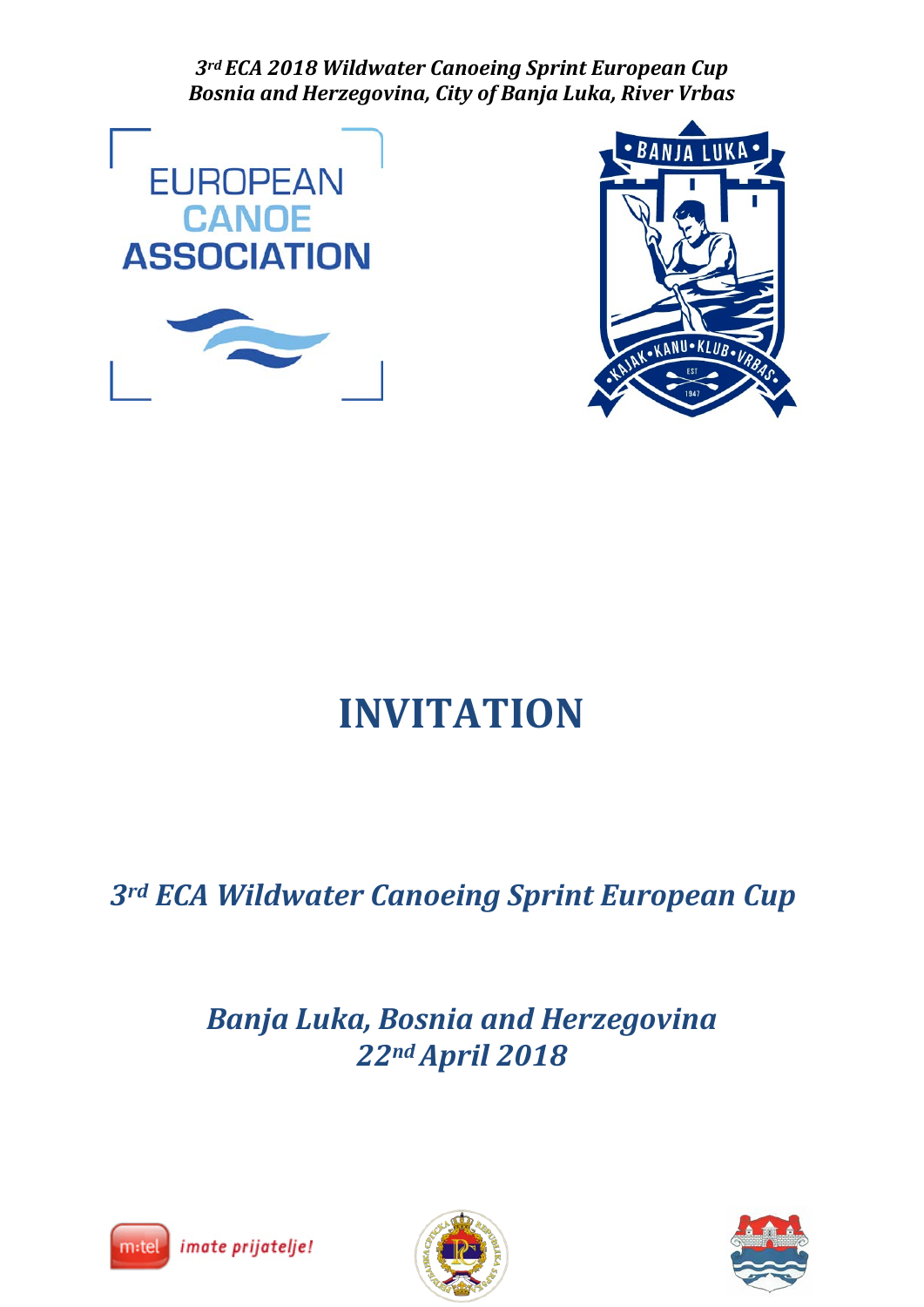# *3rd ECA 2018 Wildwater Canoeing Sprint European Cup Bosnia and Herzegovina, City of Banja Luka, River Vrbas*

# *ORGANIZERS:*

*European Canoe Association Kayak Canoe Club ''Vrbas –m:tel'' Banja Luka*

# *DATES:*

*Sunday, 22nd April 2018*

# *COMPETITION VENUE:*

*City of Banja Luka, River Vrbas*

*Sprint race: Karanovac, WWC course Lenght: cca 400 m WW: III-IV*

# *PROVISIONAL PROGRAMME:*

*Saturday, 21st April 2018* - 10:00 – 16:00 Boat and equipment control/ Motel ''Orthodox'' - 08:00 – 12:00 Free training

## *Sunday, 22nd April 2018*

- 10:00-16:00 *3rd ECA 2018 Wildwater Canoeing Sprint European Cup (C1M, K1M, C1W, K1W, C-2M, C-2W)* - 17:00 Prize giving ceremony/Sprint finish

*CATEGORIES:* The following categories will be held in Sprint races: *K1 W, K1 M, C1 W, C1 M, C2 M, C2 W*

Free number of boats and participants per nation in each category.



## *PRIZES:*

Medals for best three athletes in each category.

## *ACCREDITATION FEE:*

The Participation fee of 10,00 Euros will be charged for each athlete and team official.